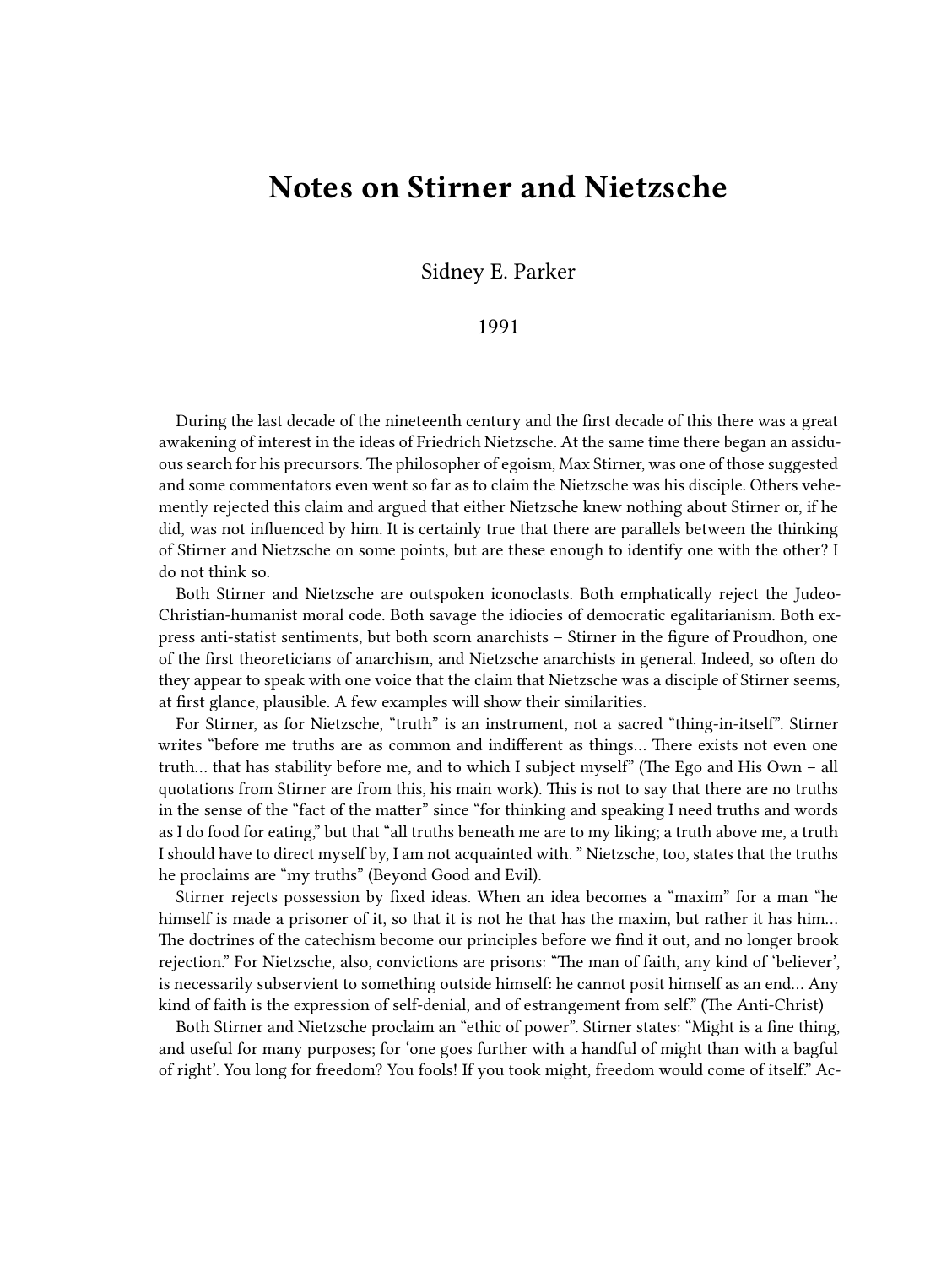cording to Nietzsche life is "appropriation, injury, conquest of the strange and weak, suppression, severity, obtrusion of its own forms, incorporation, and, at least, putting it mildest, exploitation. (Beyond Good and Evil) When Stirner writes "what I can get by force I get by force, and what I do not get by force I have no right to, nor do I give myself airs, or consolation with my imprescriptible right" one cannot imagine Nietzsche disagreeing.

However, despite their apparent agreement about certain matters, Stirner and Nietzsche are not one but two and their destinations lie in different directions. Both, for example agree that "God is dead", but their responses to this realization are not the same. For Stirner it is not enough that "God is dead" – "Man" must also perish in order to make way for himself, the unique one. "At the entrance to modern times stands the God-man. At its exit will only the God in the God-man evaporate? They did not think of this question, and thought they were through when in our days they brought to a victorious end the work of the Illumination, the vanquishing of God; they did not notice that Man has killed God in order to become now – 'sole God on high'."

For Nietzsche, on the other hand, the "death of God" creates an anguishing moral void that must be filled with a new ideal for "mankind": the creation of the Superman. "All beings have created something beyond themselves, are ye going to be the ebb of this great tide? Behold I teach you Superman" (Thus Spake Zarathustra). Indeed the language he uses to describe the advent of his ideal being is that of religious prophet: "Awake and listen ye lonely ones! From the future winds are coming with a gentle beating of wings, and there cometh good tidings for fine ears/ Ye lonely ones of today, ye who stand apart, ye shall one day be a people; from you, who have chosen yourselves, a chosen people shall arise and from it Superman (Thus Spake Zarathustra) In order to achieve this "elevation of the type man (Beyond Good and Evil) Nietzsche demands the sacrifice of self. Stirner, in contrast, repudiates any setting up a goal for future being and does not worry himself about "Man". For him the question is: "Why will you not take courage now to really make yourselves the central point and the main thing altogether?" The Stirnerian egoist's reply to the Nietzschean ideal is succintly put by J. L. Walker: "We will not allow the world to wait for the overman. We are the overmen" (The Philosophy of Egoism).

Again, Nietzsche, for all of his fierce onslaughts on Judeo-Christian morality, is a moralist. In place of the levelling doctrines preached by the pious of the pulpit and the political platform, Nietzsche seeks to create two types of morality: that of the masters and that of the slaves. In negating existing morality his concern is to replace it with a new morality. Although Zarathustra is a "destroyer" and breaks "value to pieces", he does so in order "to be a creator of good and evil". Stirner, too, negates existing morality, but he does so not that he may cleanse it of any poison he believes infects it, but that he can put his own satisfaction in its place. He does not wish to submit to any moral principle no matter what fixed [idea] is invoked to sanction it: God, Man or Superman. However much Stirner might have relished reading Nietzsche's caustic criticism of current moralizing his conclusion would have been that Nietzsche is incapable of ridding himself of the domination of morality itself and so remains – a possessed man. The conscious egoist is literally "beyond good and evil" and accepts with an untroubled mind that all things within his power are "permissible" even if they are not all expedient.

In his The Philosophy of Nietzsche Georges Chatterton-Hill claims that Nietzsche "depasses" Stirner because "with Stirner the individual is himself the ultimo ratio, and his own individual satisfaction constitutes the justification of his egoism." With Nietzsche "the egoism of the individual is justified only in the light of its ultimate value to the race… Nietzsche has gone out beyond Stirner. He has adopted Stirner's conception and depassed it." Chatterton-Hill is wrong. Niet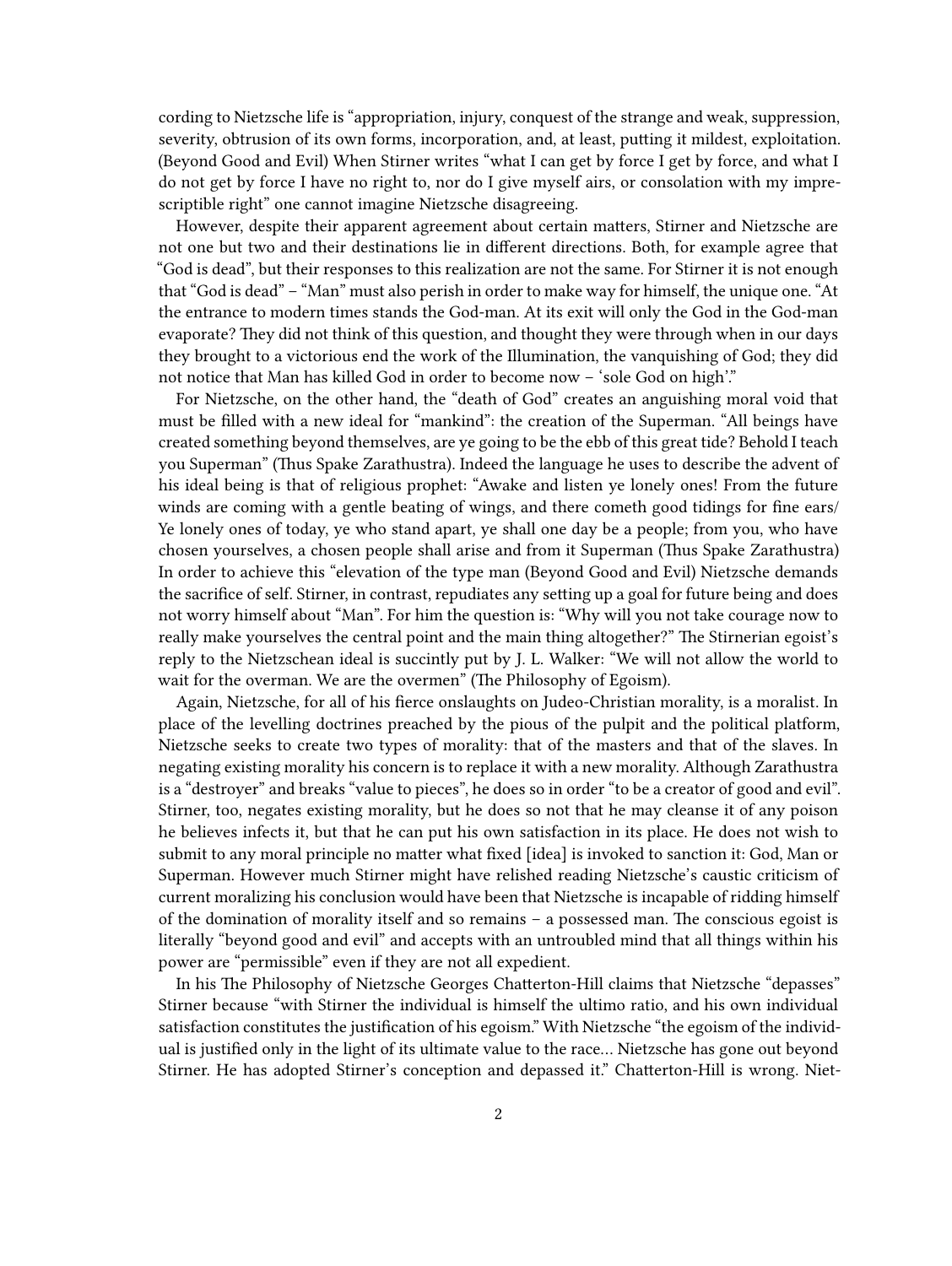zsche does not adopt "Stirner's conception" and hence cannot "depass" it. At bottom Stirner and Nietzsche are two disparate facts that cannot be reasoned into one. Despite Nietzsche's scintillating idol-smashing he is haunted by yet another idol: the idol of an abstractified "Man" scheduled for redemption by the creation of the Superman. Nietzsche's championing of "egoism" is conditioned by the achievement of this goal and he frankly states that when an individual does not correspond to his prescriptive ideal of an "ascending course of mankind" then "it is society's (sic) duty to suppress egoism" (The Will to Power) This is not the view of an egoist, but that of a moralist demanding that a choice be made of his view that "mankind" is more important than individuals. Nietzsche's philosophy implies that supra-individual "entities" like "mankind" or "race" are entitled to the subordination of my interests and even the sacrifice of my life. Stirner, on the contrary, rejects all such sacrificial creeds. He joyfully prizes himself as more important than "mankind" or its "ascending course". He does not concern himself with myths of human redemption, but with the real world of his own, unique being.